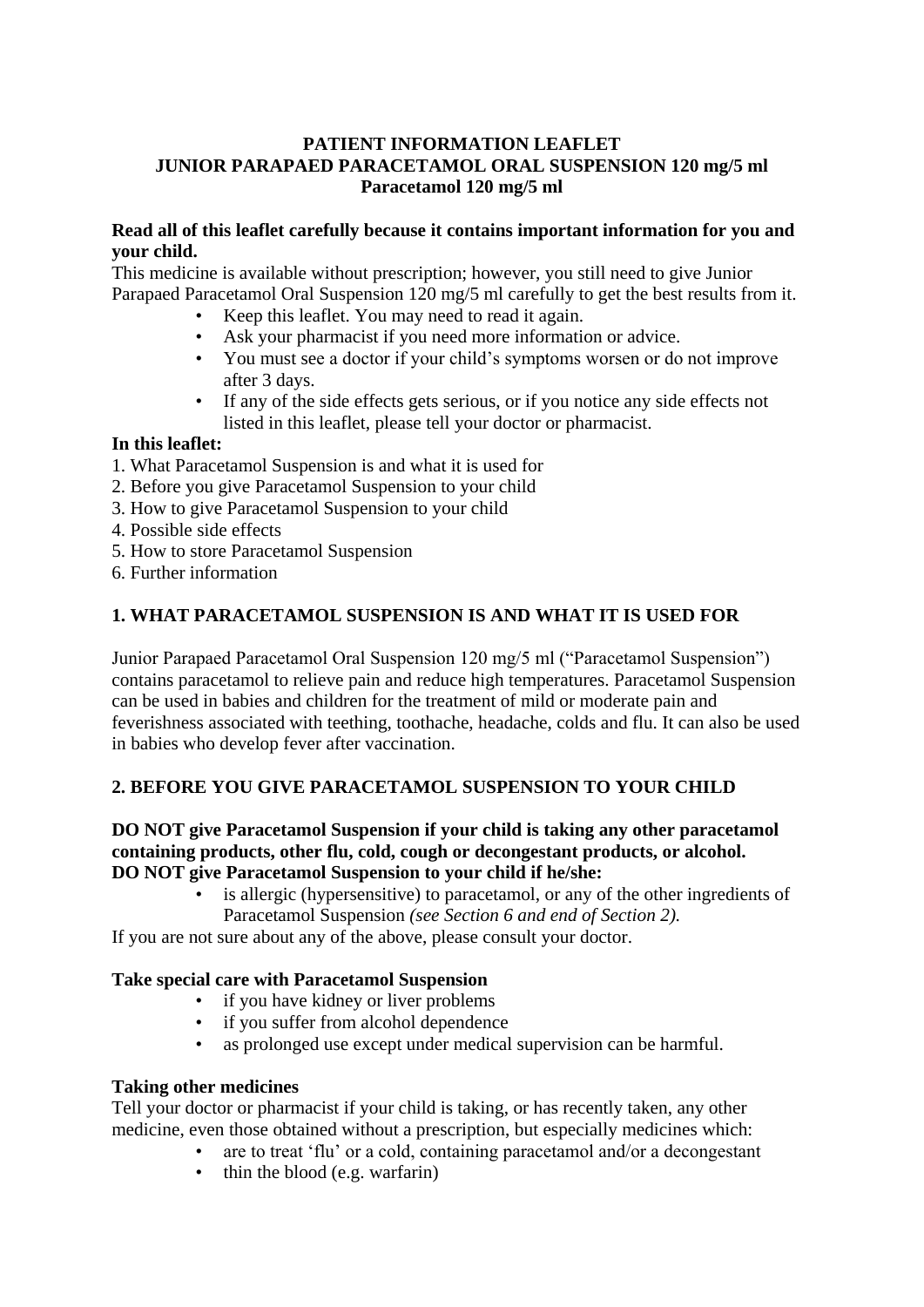- control nausea and vomiting (e.g. domperidone or metoclopramide)
- reduce levels of cholesterol and other fats in the blood (e.g. cholestyramine)
- treat epilepsy (e.g. anti-convulsants)
- have been prescribed by your doctor to improve sleep (e.g. barbiturates), or for anxiety or depression (e.g. tricyclic antidepressants).
- contain flucloxacillin (antiobitic), due to a serious risk of blood and fluid abnormality (high anion gap metabolic acidosis) that must have urgent treatment and which may occur particularly in case of severe renal impairment, sepsis (when bacteria and their toxins circulate in the blood leading to organ damage), malnutrition, chronic alcoholism, and if the maximum daily doses of paracetamol are used.

The following information is included in case an adult is taking this product:

• You can use Paracetamol Suspension while you are taking oral contraceptives ('the pill') but it may not be as effective on your pain and fever.

### **The effects of alcohol may be increased whilst taking Paracetamol Suspension.**

Avoid alcohol when taking this medicine.

#### **Pregnancy and breast-feeding**

This medicine is intended for use in children.

If necessary, Paracetamol Suspension can be used during pregnancy. Ask your doctor or pharmacist for advice before taking any medicines during pregnancy or breast-feeding. You should use the lowest possible dose that reduces your pain and/or your fever and use it for the shortest time possible. Contact your doctor if the pain and/or fever are not reduced or if you need to take the medicine more often.

### **Driving and using machines**

This medicine is intended for use in children. However, it should be noted that Paracetamol Suspension is not expected to affect ability to drive or operate machinery.

# **Important information about some of the ingredients of Paracetamol Suspension**

Paracetamol Suspension contains:

- **Ethanol:** Each 5 ml dose contains 75 mg of Ethanol (alcohol) equivalent to 1.8 ml beer and 0.7 ml wine. Harmful for those suffering from alcoholism. To be taken into account in pregnant or breast-feeding women, children and highrisk groups such as patients with liver disease or epilepsy.
- **Maltitol Liquid (E965):** if you have been told by your doctor that you have an intolerance to some sugars, contact your doctor before taking this medicinal product. May have a mild laxative effect. Calorific value 2.3 kcal/g maltitol. Each 5 ml contains 4.25 g of maltitol liquid.
- **Amaranth (E123)** (colouring): may cause allergic reactions.

# **3. HOW TO GIVE PARACETAMOL SUSPENSION TO YOUR CHILD**

Check the tables overleaf to see how much of the medicine to use

- For oral use only
- It is important to **shake the bottle** for at least 10 seconds before use
- Never give more medicine than shown in the table
- Do not overfill the spoon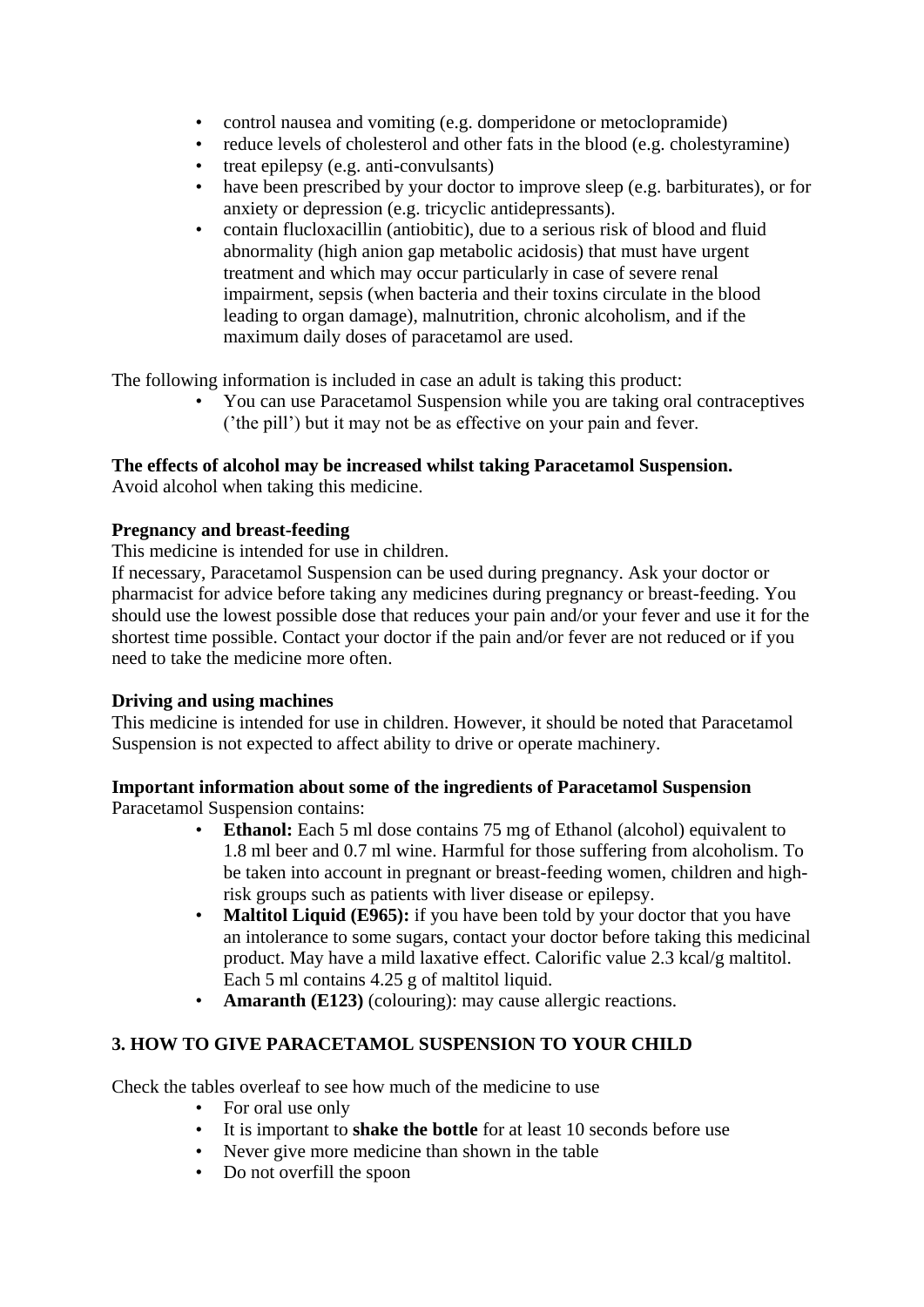- Always use the spoon supplied with the pack
- Do not give with any other paracetamol-containing products

| Age: 2-3 months                                  | <b>Dose</b>                                              |  |
|--------------------------------------------------|----------------------------------------------------------|--|
| For post-vaccination fever for                   | One 2.5 ml spoonful (small end)                          |  |
| babies aged between 2 - 3 months                 | If necessary, after 4-6 hours, give a second 2.5 ml dose |  |
| if your baby weighs over 4kg and                 |                                                          |  |
| was born after 37 weeks                          |                                                          |  |
| Do not give to babies less than 2 months of age. |                                                          |  |
|                                                  |                                                          |  |

- Leave at least 4 hours between doses.
- Do not give more than 2 doses unless your doctor or pharmacist has advised otherwise. This is to ensure that fever that may be due to a serious infection is quickly diagnosed. If your child is still feverish after two doses, talk to your doctor or pharmacist.

## **Children aged 3 months -6 years:**

| Child's Age                                         | <b>How Much</b>                   | How often (in 24 hours) |
|-----------------------------------------------------|-----------------------------------|-------------------------|
| $3 - 6$ months                                      | One 2.5 ml spoonful (small end)   | 4 times                 |
| $6 - 24$ months                                     | One 5 ml spoonful (large end)     | 4 times                 |
| $2 - 4$ years                                       | One 5 ml spoonful (large end) and | 4 times                 |
|                                                     | one 2.5 ml spoonful (small end)   |                         |
| $4 - 6$ years                                       | Two 5 ml spoonfuls (large end)    | 4 times                 |
| Do not give more than 4 doses in any 24 hour period |                                   |                         |

- Leave at least 4 hours between doses
- Do not give this medicine to your child for more than 3 days without speaking to your doctor or pharmacist

# **DO NOT EXCEED THE STATED DOSE**

### **If your child takes more of this medicine than they should:**

If your child takes too much of this medicine, or if they take other paracetamol-containing medicines by mistake, you should take them to your doctor or hospital **immediately, even if they feel well,** because of the risk of delayed serious liver damage.

### **If you forget to give this medicine:**

If you miss a dose give it as soon as you remember and take any remaining doses for that day at evenly spaced times.

Do not take a double dose to make up for the missed dose.

# **4. POSSIBLE SIDE EFFECTS**

Like all medicines, Paracetamol Suspension can cause side effects although not everybody gets them.

You or your child may notice the following: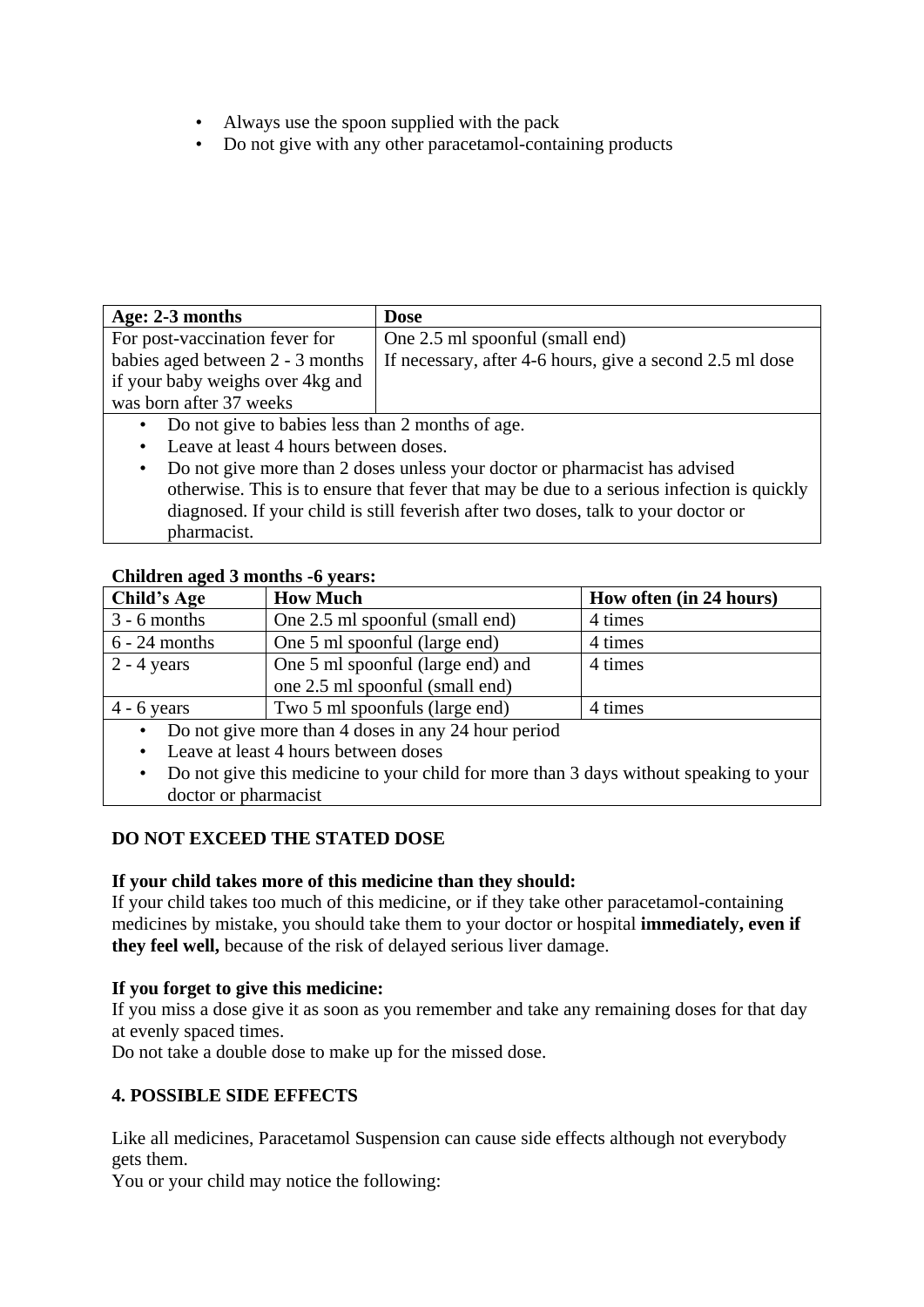### **Uncommon (>1/1000, <1/100)**

• kidney problems

## **Very Rare (<1/10,000)**

- rash, itchy skin, swelling of the lips, eyes, tongue or difficulty in breathing, which may be signs of an allergic reaction. **STOP giving Paracetamol Suspension to your child immediately**
- blood disorders
- liver disorders
- pancreas disorders.

Very rare cases of serious skin reactions have been reported.

## **Reporting of side effects**

If you get any side effects, talk to your doctor, pharmacist or nurse. This includes any possible side effects not listed in this leaflet. You can also report side effects directly via HPRA Pharmacovigilance, Earlsfort Terrace, IRL - Dublin 2; Tel: +353 1 6764971; Fax: +353 1 6762517; Website: [www.hpra.ie;](http://www.hpra.ie/) e-mail: [medsafety@hpra.ie.](mailto:medsafety@hpra.ie) By reporting side effects you can help provide more information on the safety of this medicine.

# **5. HOW TO STORE PARACETAMOL SUSPENSION**

## **Keep all medicines out of the sight and reach of children.**

Do not store above 25˚C. Store in the original container to protect from moisture/light. Do not use this medicine after the expiry date which is stated on the label and/or carton. The expiry date refers to the last day of that month.

Medicines should not be disposed of via wastewater or household waste. Ask your pharmacist how to dispose of medicines no longer required. These measures will help to protect the environment.

# **6. FURTHER INFORMATION**

### **What Paracetamol Suspension contains**

Each 5 ml of Paracetamol Suspension contains:

- The **active ingredient**: paracetamol 120 mg.
	- The **other ingredients** are: ethanol, sorbitan monooleate, glycerol (E422), magnesium aluminium silicate, liquid maltitol (E965), saccharin sodium (E954), xanthan gum, amaranth (E123), cherry flavour, sodium benzoate (E211), citric acid monohydrate, polysorbate 80 and purified water *(see end of Section 2 for further information).*

### **What Paracetamol Suspension looks like and contents of the pack:**

Paracetamol Suspension is a pink suspension with cherry odour and taste presented in 70 ml, 100 ml, 140 ml, 150 ml and 200 ml amber glass bottles with pilfer-proof screw caps. A 2.5 ml/5 ml measuring spoon is provided. Dispensing packs of 500 ml, 1 litre and 2 litre are only available to pharmacists. Not all pack sizes may be marketed.

### **Marketing Authorisation Holder and Manufacturer:**

Pinewood Laboratories Limited, Ballymacarbry, Clonmel, Co. Tipperary, Ireland.

# **Product Licence Number:** PA 281/2/1